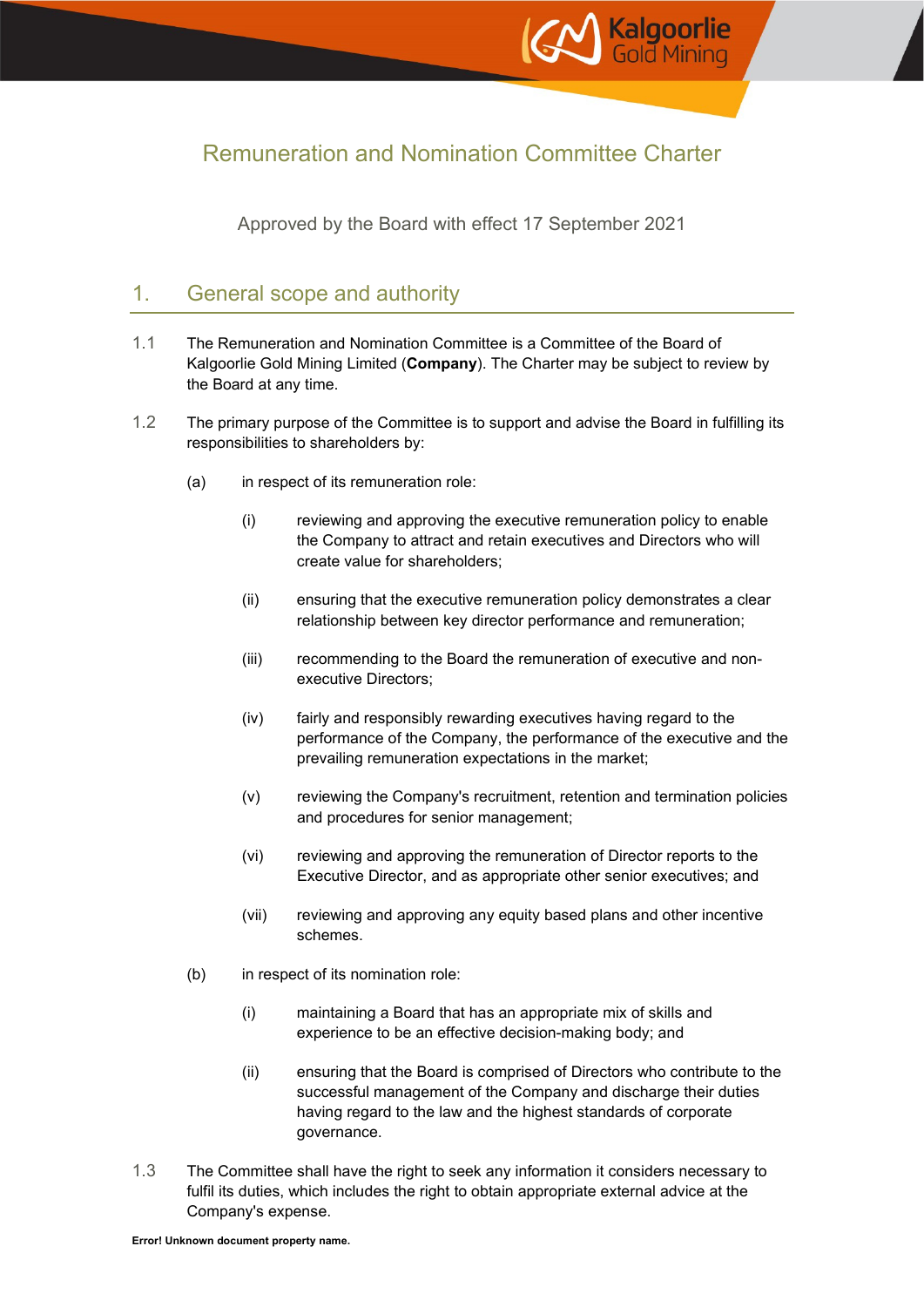

1.4 No individual director or senior executive is to be involved in deciding his or her own remuneration.

## 2. Constitution

As and when it is required, a Remuneration and Nomination Committee will be established by resolution of the Board.

## 3. Membership

- 3.1 The Remuneration and Nomination Committee shall be appointed by the Board from among the Directors of the Company and shall consist of not less than three members all of whom shall be non-executive directors and with the majority being independent Directors.
- 3.2 Directors will be appointed to the Remuneration and Nomination Committee for a term of three years or such shorter time as they remain in the office of Director. Directors may serve consecutive terms on the Remuneration and Nomination Committee.

#### 4. Chair

The Remuneration and Nomination Committee shall appoint a Chair of the Committee. The Chair shall be an independent director.

#### 5. Secretary

- 5.1 The Company Secretary shall be the Secretary of the Remuneration and Nomination Committee.
- 5.2 The Secretary will be responsible for keeping the minutes of meeting of the Committee and circulating them to Committee members and to the other members of the Board.
- 5.3 The Secretary shall distribute supporting papers for each meeting of the Committee as far in advance as possible.

#### 6. Quorum

A quorum shall be two members. In the absence of the Committee Chair or appointed delegate, the members shall elect one of their number as Chair.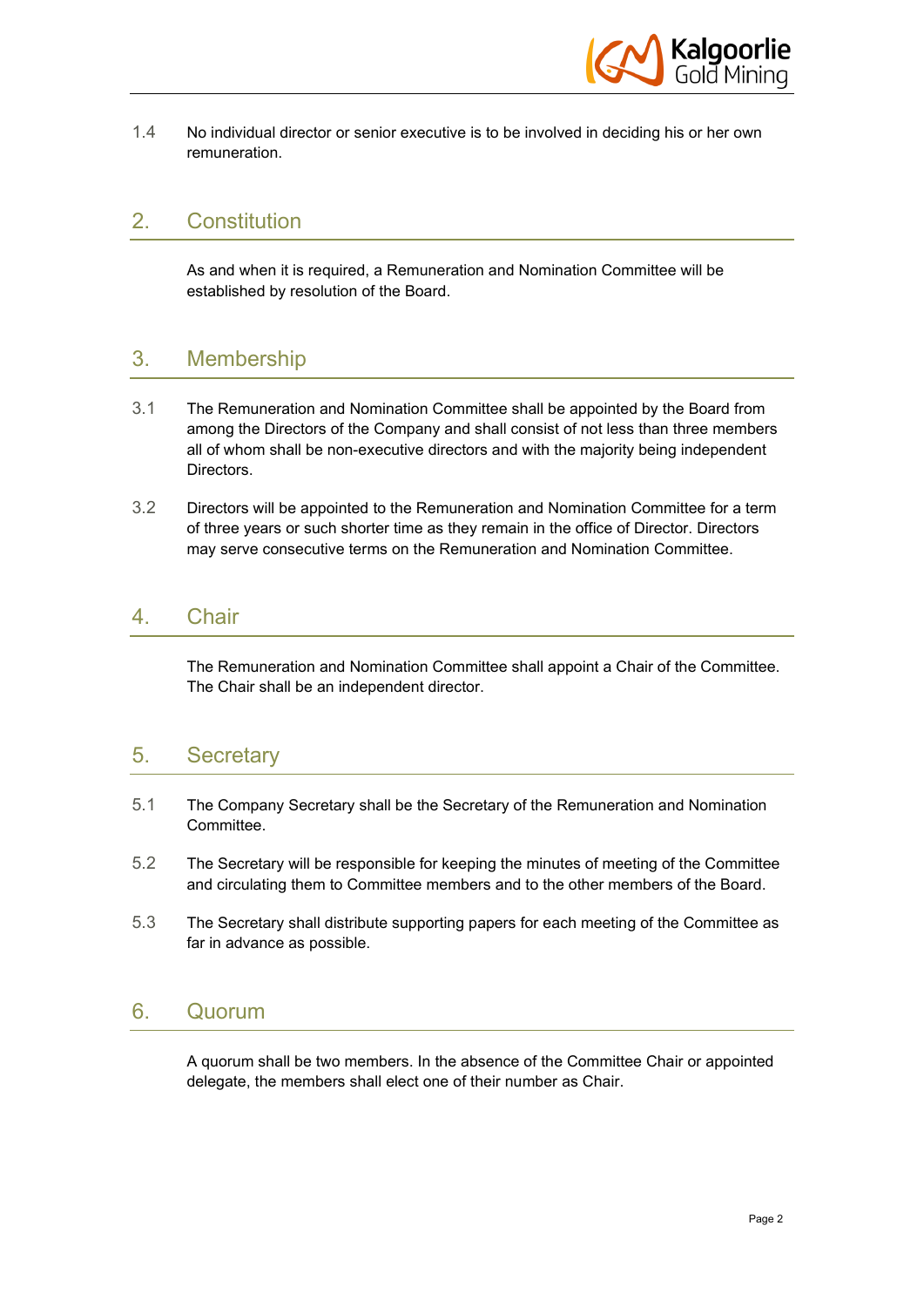

# 7. Meeting frequency

- 7.1 Remuneration and Nomination Committee meetings will be held not less than twice a year to enable the Committee to undertake its role effectively.
- 7.2 Meetings are called by the Secretary as directed by the Board or at the request of the Chair of the Committee.
- 7.3 Where deemed appropriate by the Chair of the Committee, meetings and subsequent approvals may be held or concluded by way of a circular written resolution or a conference call.
- 7.4 Decisions will be based on a majority of votes with the Chair having the casting vote.
- 7.5 The Committee may invite any executive management team members or other individuals, including external third parties, to attend meetings of the Committee, as they consider appropriate.

## 8. Authority

- 8.1 The Remuneration and Nomination Committee is authorised by the Board to investigate any activity within its charter. It is authorised to seek any information it requires from any employee and all employees are directed to cooperate with any request made by the Remuneration and Nomination Committee.
- 8.2 The Remuneration and Nomination Committee is required to make recommendations to the Board on all matters within the Remuneration and Nomination Committee's charter.

#### 9. Access

- 9.1 Members of the Committee have rights of access to the books and records of the Company to enable them to discharge their duties as Committee members, except where the Board determines that such access would be adverse to the Company's interests. Such access shall be provided on a timely basis.
- 9.2 The Committee may consult independent experts to assist it in carrying out its duties and responsibilities. Any costs incurred as a result of the Committee consulting an independent expert will be borne by the Company.

# 10. Reporting procedures

The Secretary shall circulate the minutes of the meetings of the Remuneration and Nomination Committee to all members of the Committee for comment and change before being signed by the Chair of the Committee and circulated to the Board with the Board papers for the next Board meeting. The minutes are to be tabled at the Board meeting following the Remuneration and Nomination Committee meeting along with any recommendations of the Remuneration and Nomination Committee.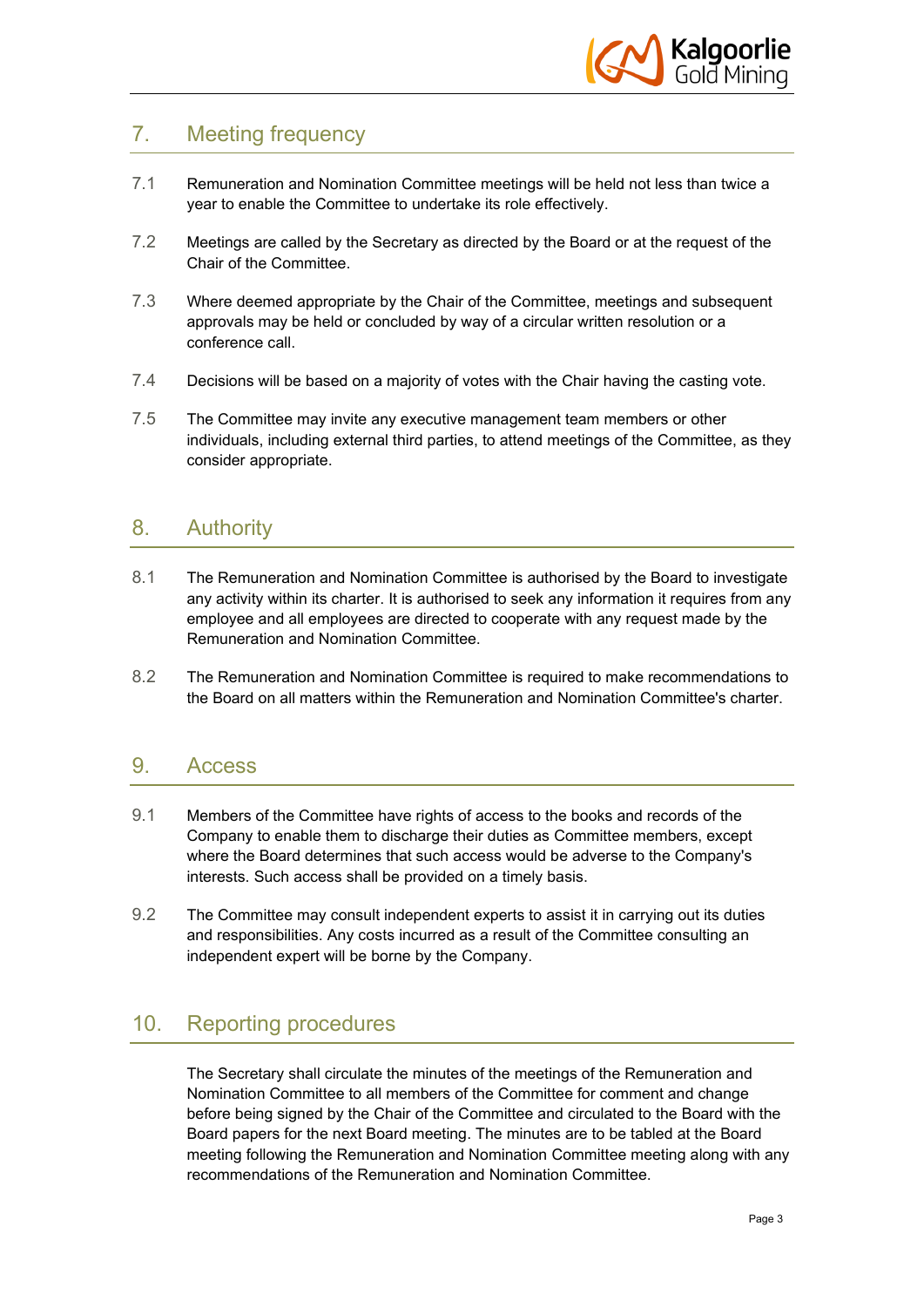

# 11. Duties and responsibilities

In order to fulfil its responsibilities to the Board the Committee shall:

- (a) Executive Remuneration Policy
	- (i) Review and approve the Company's recruitment, retention and termination policies and procedures for senior executives to enable the Company to attract and retain executives and Directors who can create value for shareholders.
	- (ii) Review the on-going appropriateness and relevance of the executive remuneration policy and other executive benefit programs.
	- (iii) Ensure that remuneration policies fairly and responsibly reward executives having regard to the performance of the Company, the performance of the executive and prevailing remuneration expectations in the market.
- <span id="page-3-0"></span>(b) Executive Directors and Senior Management
	- (i) Consider and make recommendations to the Board on the remuneration for each executive Director (including base pay, incentive payments, equity awards, retirement rights, service contracts) having regard to the executive remuneration policy.
	- (ii) Review and approve the proposed remuneration (including incentive awards, equity awards and service contracts) for the direct reports of the CEO. As part of this review the Committee will oversee an annual performance evaluation of the executive team. This evaluation is based on specific criteria, including the business performance of the Company and its subsidiaries, whether strategic objectives are being achieved and the development of management and personnel.
- (c) Executive Incentive Plan
	- (i) Review and approve the design of any executive incentive plans.
- (d) Equity Based Plans
	- (i) Review and approve any equity based plans that may be introduced (**Plans**) in the light of legislative, regulatory and market developments.
	- (ii) For each Plan, determine each year whether awards will be made under that Plan.
	- (iii) Review and approve total proposed awards under each Plan.
	- (iv) In addition to considering awards to executive Directors and direct reports to the CEO, review and approve proposed awards under each Plan on an individual basis for executives as required under the rules governing each Plan or as determined by the Committee.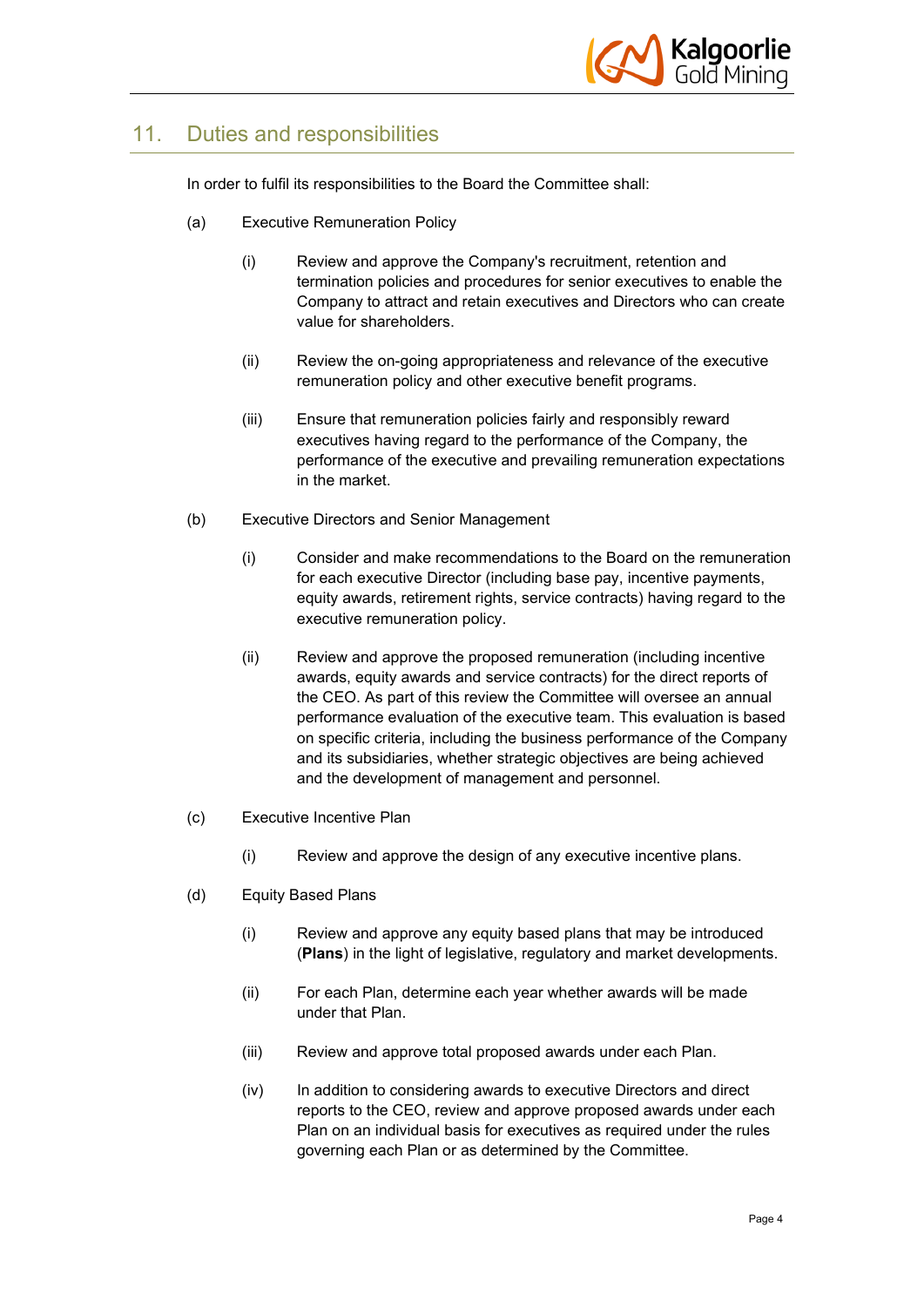

- (v) Review, approve and keep under review performance hurdles for each equity based Plan.
- (e) Nomination

The Committee shall periodically review and consider the structure and balance of the Board and make recommendations regarding appointments, retirements and terms of office of Directors. In particular, the Committee is to:

- (i) regularly evaluate the mix of skills, experience, expertise and diversity of the existing Board. In particular, the Board is to identify the particular skills and diversity that will best increase the Board's effectiveness and prepare a description of the role and capabilities required for the particular appointment. Consideration is also given to the balance of independent Directors on the Board;
- (ii) identify and recommend to the Board candidates for the Board after:
	- (A) considering the necessary and desirable competencies of new Board members to ensure the appropriate mix of skills and experience;
	- (B) assessing how the candidates can contribute to the strategic direction of the Company; and
	- (C) undertaking appropriate background checks, including checks as to the candidate's character, experience, education, criminal record and bankruptcy history;
- (iii) approve and review induction procedures for new appointees of the Board to ensure that they can effectively discharge their responsibilities;
- (iv) assess and consider the time required to be committed by a nonexecutive Director to properly fulfil their duty to the Company and advise the Board.
- (v) consider and recommend to the Board candidates for election or reelection to the Board at each annual shareholders' meeting;
- (vi) review Directorships in other public companies held by or offered to Directors and senior executives of the Company;
- (vii) review succession plans for the Board will a view to maintaining an appropriate balance of skills and experience on the Board;
- (viii) arrange an annual performance evaluation of the Board, its Committee and individual Directors;
- (ix) ensure new directors enter into a written agreement with the Company, setting out the terms of their appointment. The new directors must also submit a consent to act and undergo induction by the Board;
- (x) make recommendations to the Board on the appropriate size and composition of the Board; and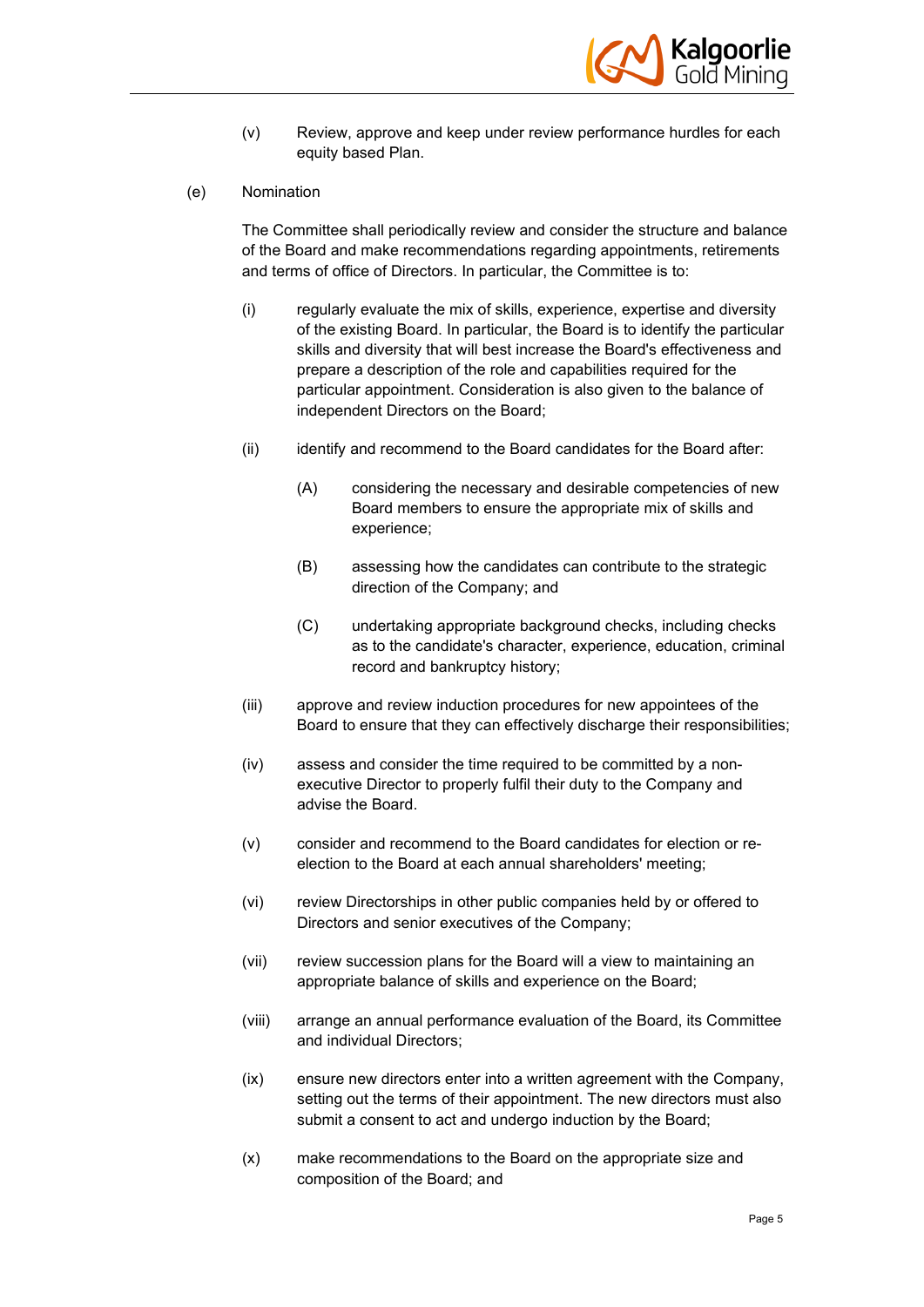

- (xi) make recommendations to the Board on the terms and conditions of appointment to, and removal and retirement from, the Board.
- (f) Other

The Committee shall perform other duties and activities that it or the Board considers appropriate.

## 12. Non-Executive Remuneration

- 12.1 In considering the levels of remuneration for Non-Executive Directors, the Committee is to consider the guidelines set out in Box 8.2 of the Corporate Governance Principles and Recommendations (**Recommendations**):
	- (a) **Composition:** Non-Executive Directors should be remunerated by way of cash fees, superannuation contributions and non-cash benefits in lieu of fees (such as salary sacrifice into superannuation or equity);
	- (b) **Fixed Remuneration**: levels of fixed remuneration for non-executive directors should reflect the time commitment and responsibilities of the role;
	- (c) **Performance Based Remuneration**: Non-Executive Directors should not receive performance-based remuneration as it may lead to bias in their decision-making and compromise their objectivity;
	- (d) **Equity Based Remuneration:** it is generally acceptable for Non-Executive Directors to receive securities as part of their remuneration to align their interests with the interests of other holders. However, Non-Executive Directors generally should not receive options with performance hurdles attached or performance rights as part of their remuneration as it may lead to bias in their decision-making and compromise their objectivity.
	- (e) **Termination Payments**: Non-Executive Directors should not be provided with retirement benefits other than superannuation.
- 12.2 To the extent that the Company adopts a different remuneration structure for its Non-Executive Directors, the Committee shall document its reasons for the purpose of disclosure to stakeholders.
- 12.3 There are no minimum shareholding requirements for Non-Executive Directors.

## 13. Executive Remuneration

- 13.1 In setting the remuneration for Executives pursuant to clause [11\(b\),](#page-3-0) the Committee is to consider the guidelines set out in Box 8.2 of the Recommendations:
	- (a) **Composition:** remuneration packages for Executives should include an appropriate balance of fixed remuneration and performance-based remuneration;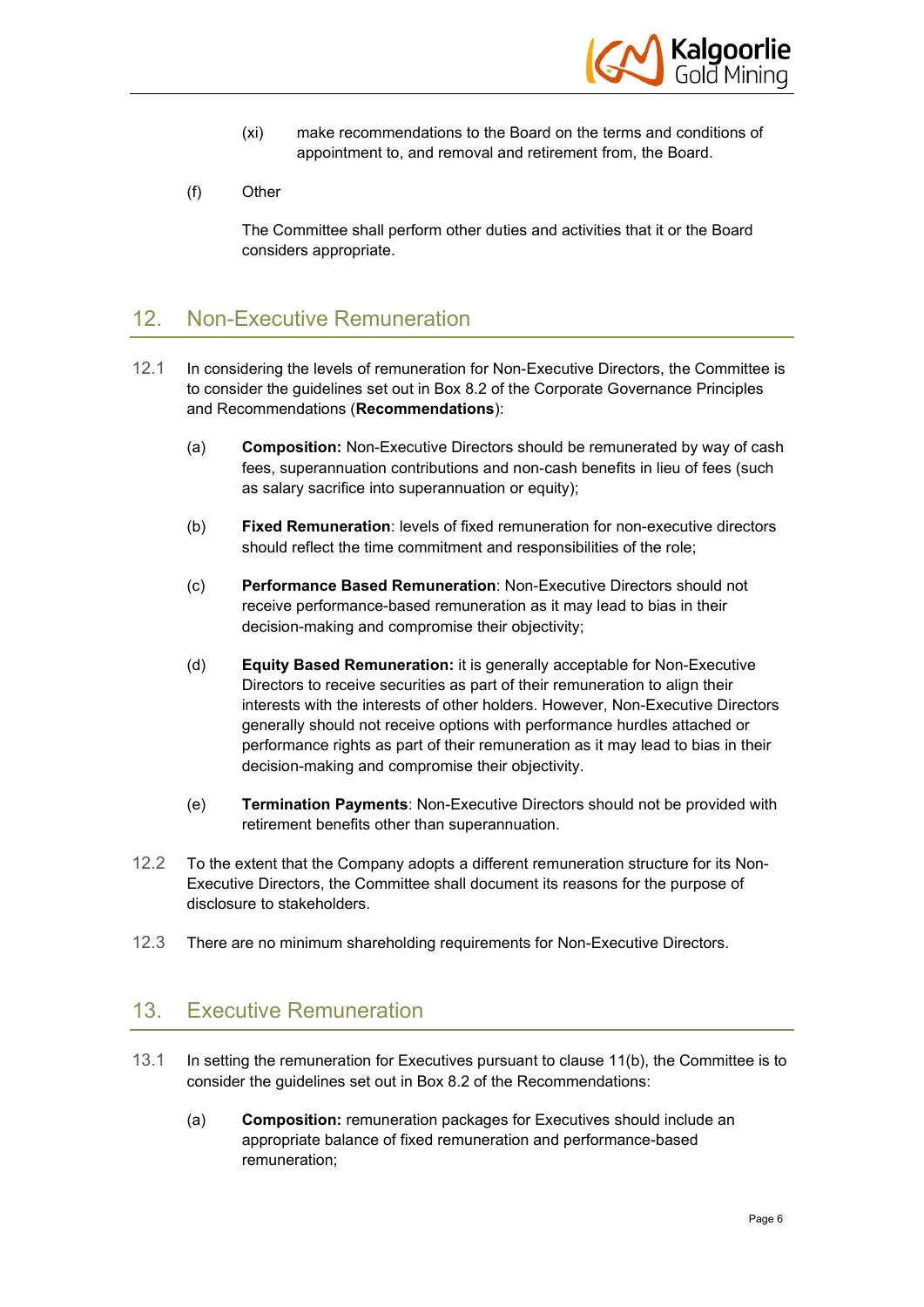

- (b) **Fixed Remuneration**: should be reasonable and fair, taking into account the entity's obligations at law and labour market conditions and should be relative to the scale of the Company's business. It should reflect core performance requirements and expectations;
- (c) **Performance Based Remuneration**: should be clearly linked to clearly specified performance targets. These targets should be aligned to the Company's short, medium- and longer-term performance objectives and should be consistent with the Company's purpose, strategic goals and Statement of Values. Discretion should be retained where appropriate to prevent performance-based remuneration rewarding conduct that is contrary to the Company's values or risk appetite;
- (d) **Equity Based Remuneration:** well-designed equity-based remuneration, including options or performance rights, can be an effective form of remuneration, especially when linked to hurdles that are aligned to the Company's short, medium and longer-term performance objectives. Care needs to be taken not to lead to short termism or the taking of undue risks; and
- (e) **Termination Payments**: termination payments if any, should be agreed in advance and the agreement should clearly address what will happen in the case of early termination. There should be no payment for removal for misconduct.
- 13.2 To the extent that the Company adopts a different remuneration structure for its Executive Directors, the Committee shall document its reasons for the purpose of disclosure to stakeholders.

## 14. Nomination of a Director

- 14.1 Where a Director is put forth for election, the Committee must ensure the following information is provided to Shareholders:
	- (a) biographical details;
	- (b) details of material directorships; and
	- (c) if the director is standing for the first time:
		- (i) confirmation appropriate checks have been undertaken by the Company;
		- (ii) if any information of concern has been revealed by such checks;
		- (iii) details of any potential conflicts of interest; and
		- (iv) whether the Board will consider the Director as independent.
- 14.2 Where the Committee appoints a Director prior to completion of appropriate background checks, it must ensure that the Director gives an unequivocal undertaking to resign should the Company receive an unsatisfactory check.